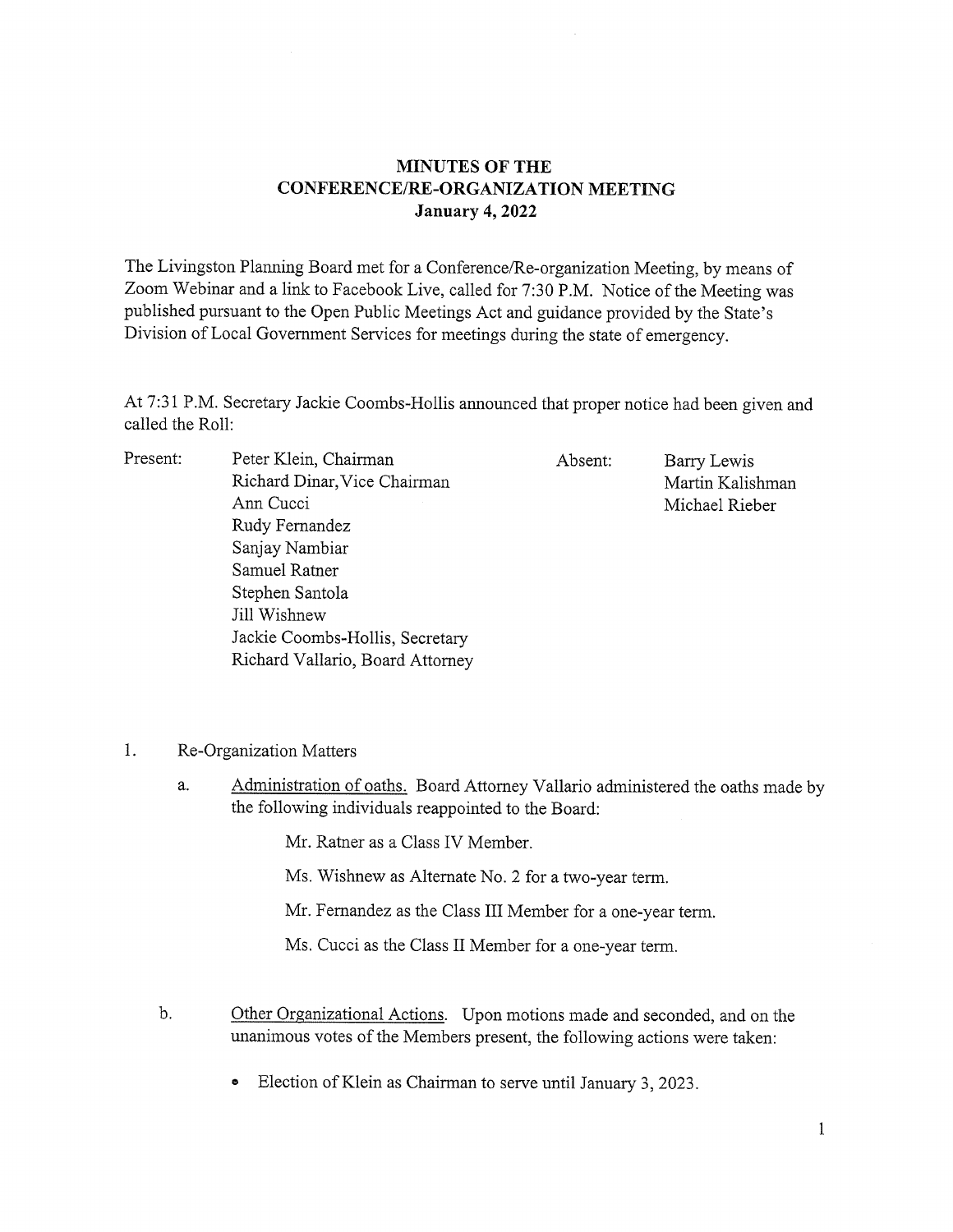- <sup>o</sup> Election of Dinar as Vice Chairman to serve until January 3, 2023.
- <sup>o</sup> Re-appointment of Jackie Coombs-Hollis as Board Secretary and Catherine Maddrey as Assistant Secretary, each to serve until January 3, 2023.
- Acknowledgement of Richard Vallario, Esq. as Board Attorney, to serve at the pleasure of the Board for <sup>a</sup> term expiring on January 3, 2023.
- <sup>o</sup> Designated Dinar, as Chairman, and Klein, Lewis and Rather to serve as the Minor Subdivision/Site Plan Committee, and Nambiar and Wishnew to serve as alternate members of that committee, all until the earlier of January 3, 2023 or the expiration of their respective service on this Board..
- Designated Klein as liaison to the Livingston Community Partnership Corporation (the BID) until the earlier of January 3, 2023 or the expiration of his service on this Board.
- Acknowledgement of Ratner as the Member also serving on the Livingston Environmental Commission as provided in Code § 170-4.D and N.J.S.A. 40:56A-1 and who shall, as provided in Township Code § 170-5.B, serve until completion of his term on this Board or until completion of his term as <sup>a</sup> member of the Environmental Commission, whichever occurs first.
- <sup>o</sup> Designated Rieber as the Member also serving as a member of the Open Space Trust Committee until the earlier of December 31, 2021 or the expiration of his service on this Board.
- 2. Adoption of the 2022 Meetings Schedules for the Planning Board and the TRAC Upon motion by Member Dinar and second by Member Rather, the following meeting schedules were unanimously adopted:

## 2021 PLANNING BOARD SCHEDULE 7:30 PM -CONFERENCE MEETING 8:00 PM -REGULAR MEETING Regular Meetings & any Special Meetings will commence at 8:00 PM All such Meetings and Workshop Meetings will be preceded by <sup>a</sup> Conference Meeting beginning at 7:30 PM Formal Action may be taken at any Meeting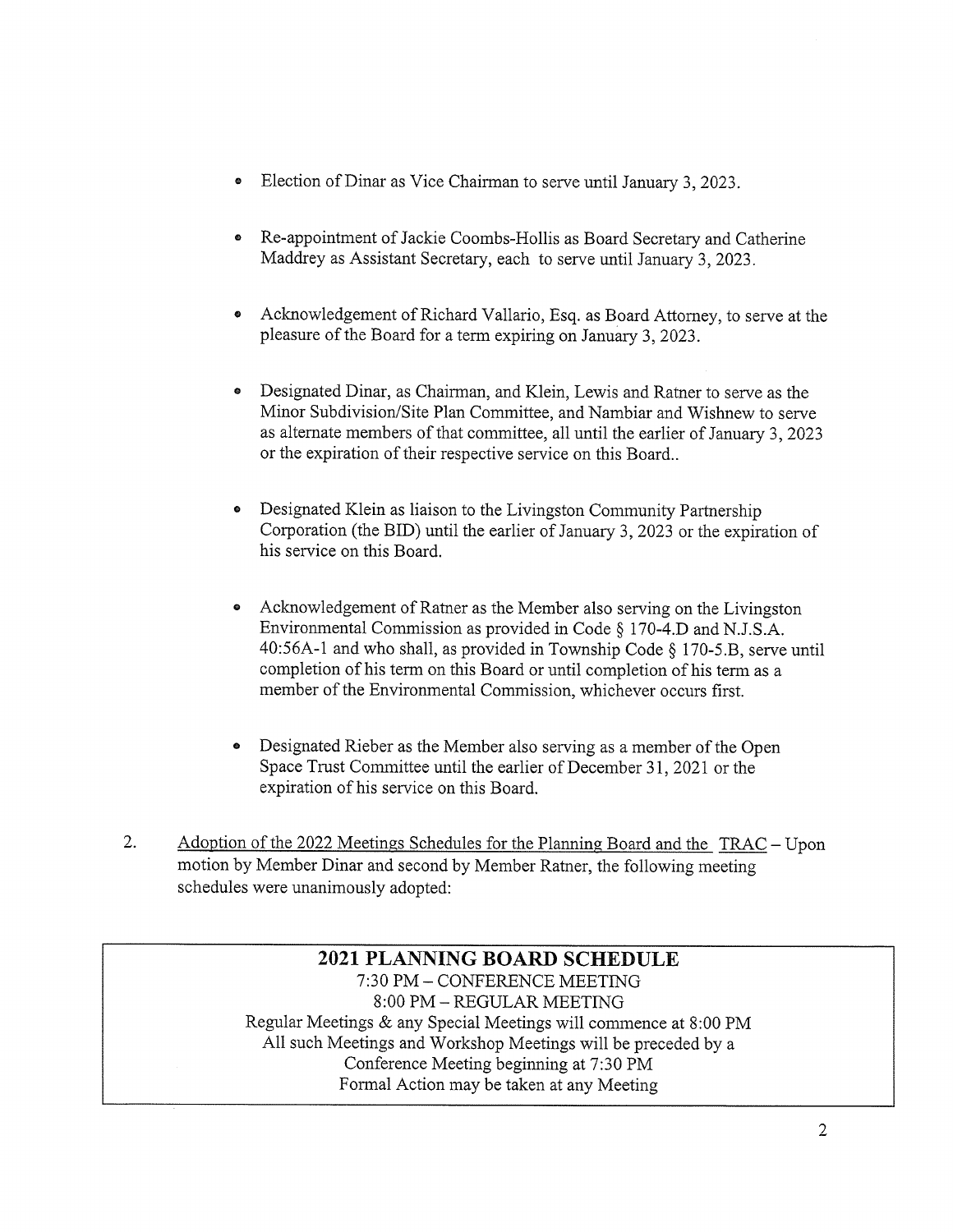All Meetings will be held virtually via Zoom Webinar and <sup>a</sup> link with Facebook Live, with advance notice of how to attend. When COVID-19 safety conditions permit, all meetings will be held at the Livingston Municipal & Police Building, located at 357 South Livingston Avenue, Livingston, NJ.

| <b>MEETING DATES</b>               | <b>WORK SHOP DATES</b>      |  |
|------------------------------------|-----------------------------|--|
| TUESDAY, JANUARY 4 2022            | TUESDAY, JANUARY 18, 2022   |  |
| TUESDAY, FEBRUARY 1, 2022          | TUESDAY, FEBRUARY 15, 2022  |  |
| THURSDAY, MARCH 3, 2022            | TUESDAY, MARCH 15, 2022     |  |
| TUESDAY, APRIL 5, 2022             | TUESDAY, APRIL 19, 2022     |  |
| THURSDAY, MAY 5, 2022              | TUESDAY, MAY 17, 2022       |  |
| THURSDAY, JUNE 2, 2022             | TUESDAY, JUNE 14, 2022      |  |
| TUESDAY, JULY 5, 2022              | TUESDAY, JULY 19, 2022      |  |
| THURSDAY, AUGUST 4, 2022           | TUESDAY, AUGUST 16, 2022    |  |
| THURSDAY, SEPTEMBER 8, 2022        | TUESDAY, SEPTEMBER 20, 2022 |  |
| THURSDAY, OCTOBER 6, 2022          | TUESDAY, OCTOBER 18, 2022   |  |
| TUESDAY, NOVEMBER 1, 2022          |                             |  |
| TUESDAY, DECEMBER 6, 2022          | TUESDAY, DECEMBER 20, 2022  |  |
| *TUESDAY, JANUARY 3, 2023 (RE-ORG) |                             |  |

The Board will stream all virtual meetings on the Township's Facebook page — Facebook.com/LivingstonTownshipNJ.

## TECHNICAL REVIEW ADVISORY COMMITTEE (TRAC) MEETINGS SCHEDULE 2022

9:00AM

All Meetings will be held virtually via Zoom Webinar, with advance notice of how to attend. When Covid-19 safety conditions permit, all meetings will be held at the Livingston Municipal & Police Building, located at 357 South Livingston Avenue, Livingston, NJ.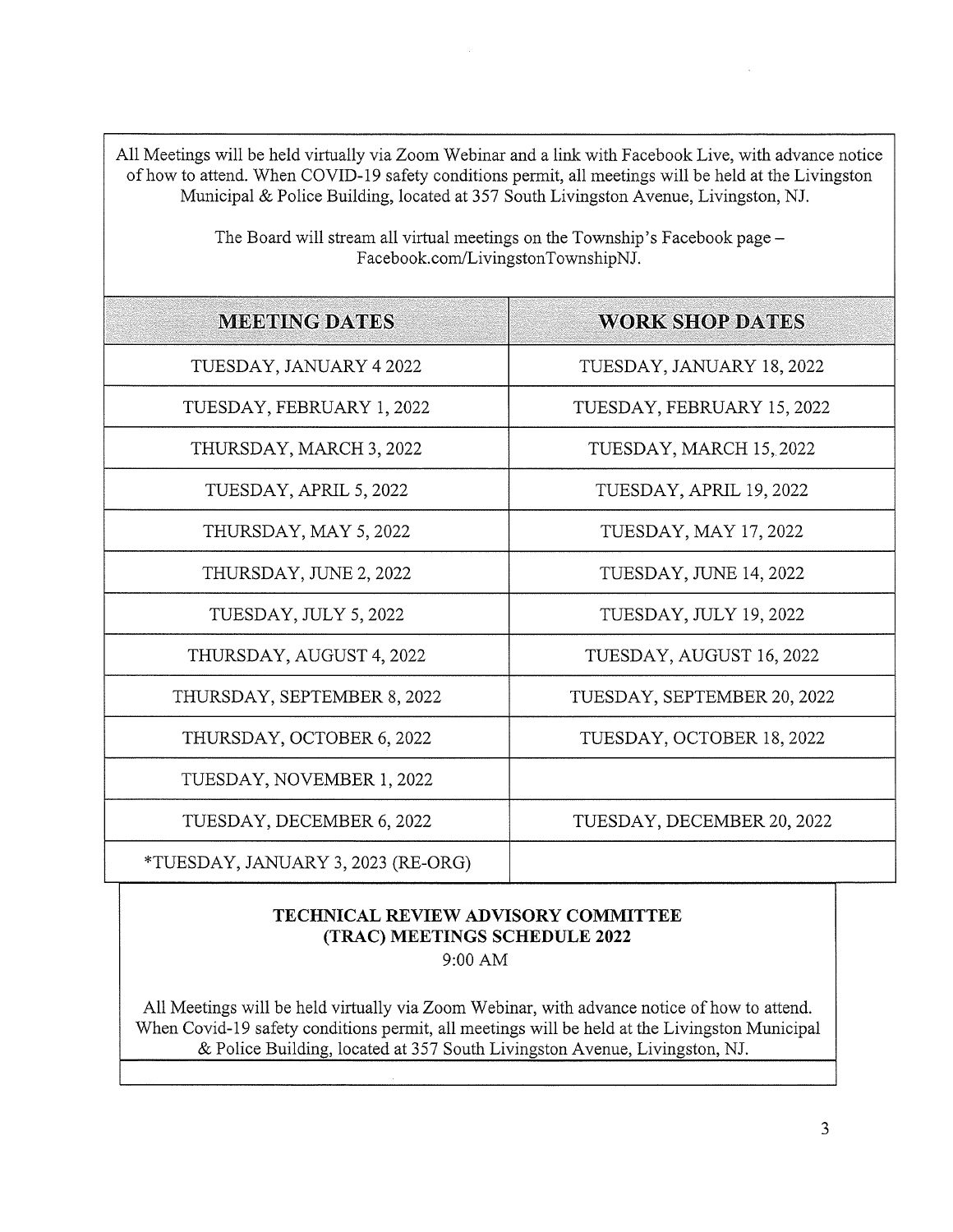

- 3. Minutes. The Minutes of December 7, 2021 were adopted, with correction of spelling of the word "Consultant", by Members Fernandez, Santola, and Alternates Nambiar and Wishnew; they being all of the Members present who were eligible to accept the Minutes.
- 4. Old Business. Consideration of the St. Barnabas Memorializing Resolution Application No. 2019-49-PFSP - was continued to the January 18, 2022 Meeting.
- 5. New Business.
	- a. Fonnosa Plastics Corp/Solar Landscape, LLC —92 Old Short Hills Road – Application No. 2018-69-PFSPV (Amendment) - Waiver of Environmental Impact State Statement, Preliminary Checklist Items 30 (Tree Removal Permit) and 32 (Recycling Plan) and Final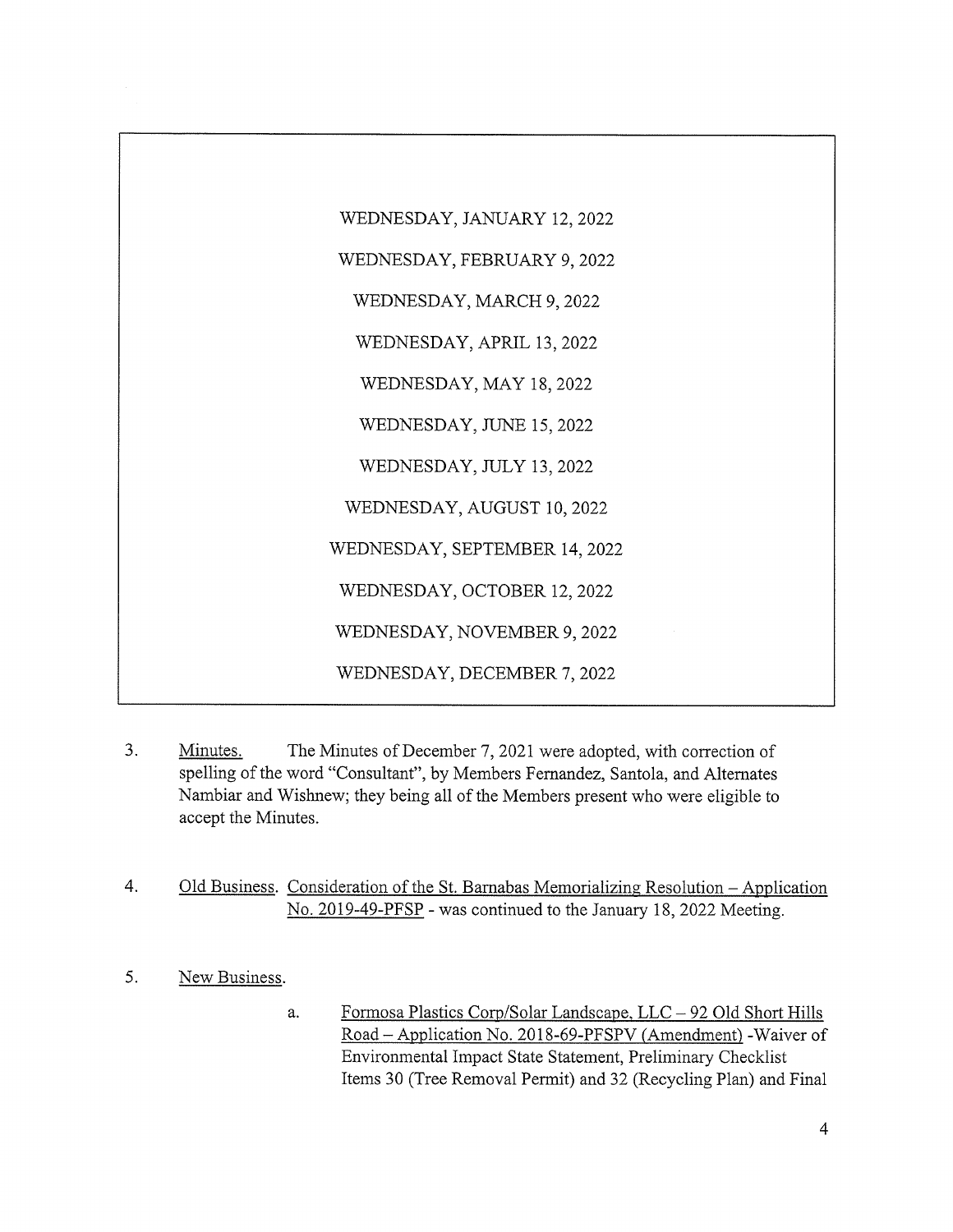Checklist Items <sup>1</sup> (Recycling Plan) and 2 (Tree Removal Permit) were granted.

- b. Remarkable Foods, Inc. 576-586 West Mt. Pleasant Avenue -Application No. 2021-70-PFSP – Waiver of Environmental Impact Statement, Preliminary Checklist Item 23 and Final Checklist Item 4 (Contours outside property) were granted.
- c. Technical Review Advisory Committee (TRAC) Upon motion by Member Fernandez, second by Member Rather, and discussion, it was unanimously;

Resolved, that the Technical Review Advisory Committee ("TRAC") Resolution of February 7, 2007 is hereby revoked and the following is hereby adopted in replacement thereof:

The Technical Review Advisory Committee ("TRAC") shall consist of not more than three (3) Members of the Planning Board designated by the Planning Board. One of those three Members shall be designated by the Planning Board as Chairperson of the TRAC.

Representatives of the Zoning Board of Adjustment will participate in the TRAC meeting if the application will be going before that board.

The purpose of the TRAC is to hear informal presentations by Applicants (before the formal hearing at the Planning Board or Zoning Board of Adjustment) as to their applications for Preliminary Site Plan, Final Site Plan or Major Subdivision approval(s).

The TRAC will provide non-binding guidance as to issues or matters that may be of concern to the board that will hold the formal hearing; and, as to what the Applicant might do at that hearing to facilitate efficient review of the application.

Guidance or exchanges of viewpoints at the TRAC meeting are not binding on either the Applicant or the board that will be hearing the application. They are only intended to facilitate efficiency of the formal hearing.

At the TRAC meeting, technical advice is provided to both the TRAC and the Applicant by officials of the Building Department,